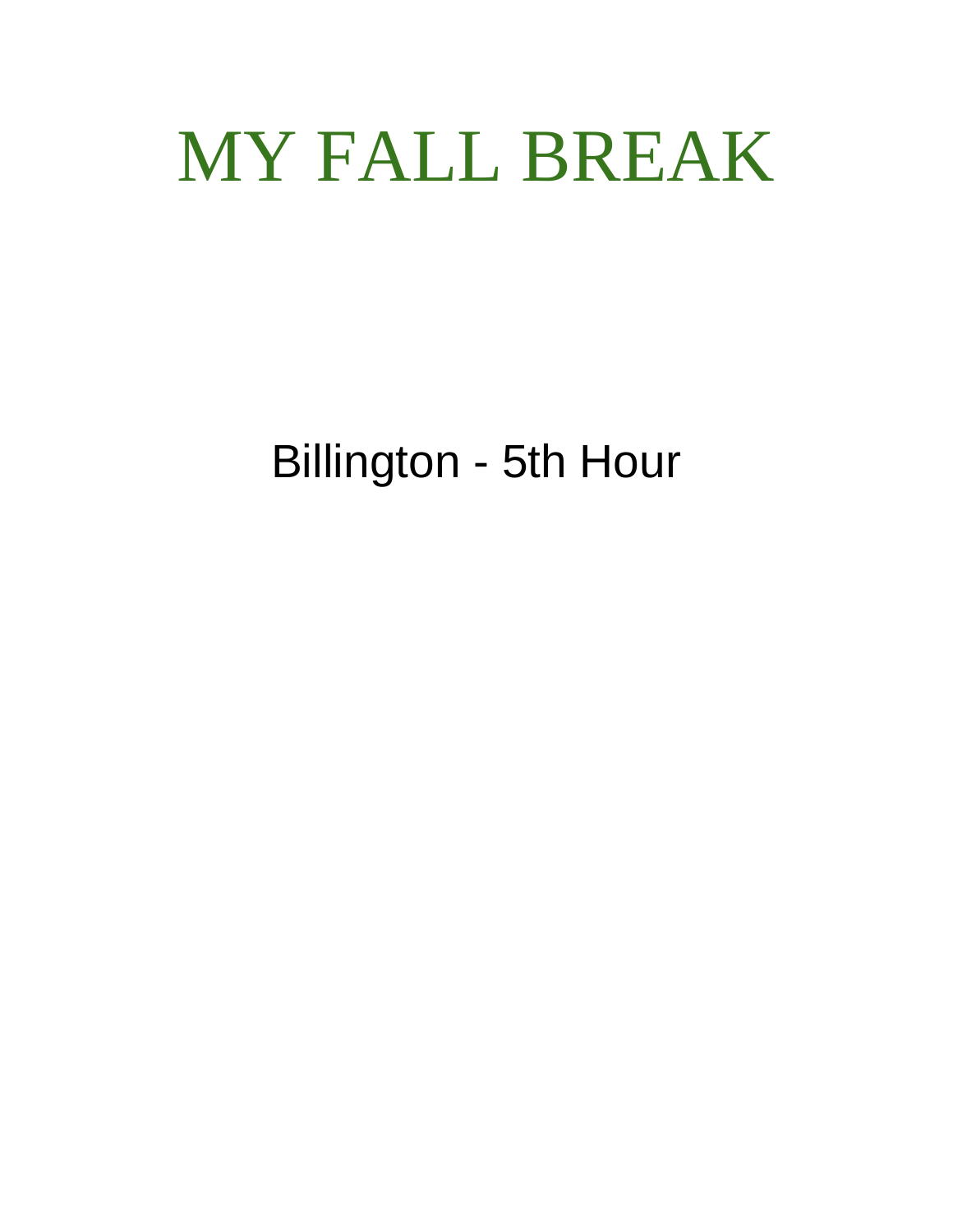

I LOVE FOOD!! During my Fall Break I made sure to eat a lot of food that I usually don't have. I had donuts (lactose free) my favorite are powdered. I also had juicy hamburgers with cheese (lactose free of course). We also made some smoked meat and it was delicious. We also smoked pinto beans to go with it. We made a HUGE chocolate sheet cake (lactose free). It was a good "food" break.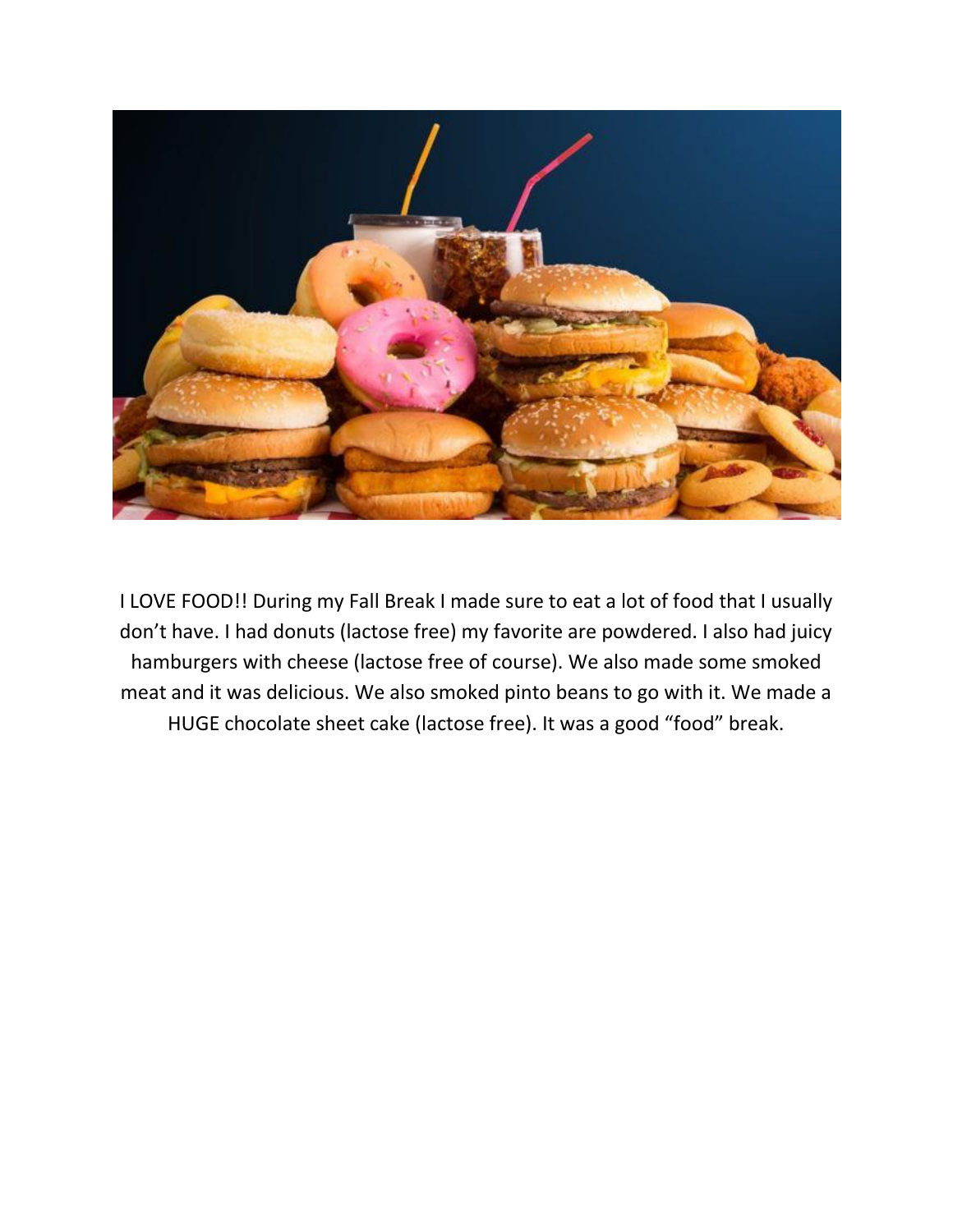

For Fall Break we went hiking a couple of times at Beaver's Bend. We like hiking the trails by the water. We like to skip rocks in the water. We also like to hike across the rocks that are sticking up out of the water. We usually spend 2 to 3 hours hiking every time we go. We take a picnic with us so that when we're done hiking we can eat at one of the camp grounds.